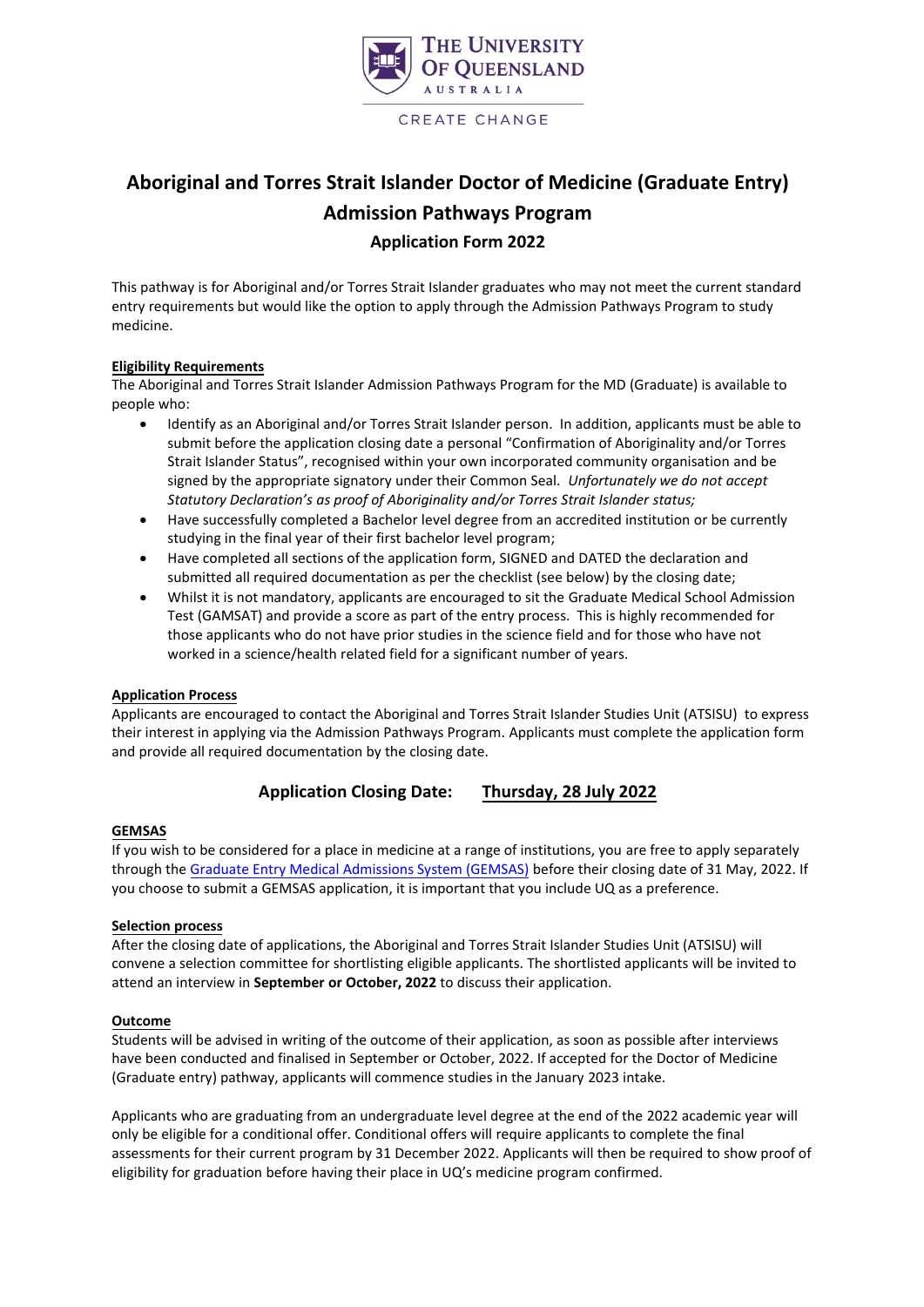#### **Deferment**

Deferment options are tightly restricted. If you are considering deferment at the point of application, we recommend that you consider applying for a future intake instead.

#### **Unsuccessful applicants**

If not accepted for the program, applicants may re-apply in a later year, after further self-development or experience is gained.

#### **Submission requirements**

Attach **ALL** requested documentary evidence and return the signed application form with **ALL** requested documentary evidence to:

| Mail:<br>Email:                                                                           | Aboriginal and Torres Strait Islander<br>Studies Unit, Level 2, UQ Bookshop Building (#4),<br>The University of Queensland<br>ST LUCIA OLD 4072<br>Scan and email your application to<br>atsisaltentry@uq.edu.au | Or in person:<br>Aboriginal and Torres Strait Islander<br>Studies Unit, Level 2, UQ Bookshop Building (#4),<br>The University of Queensland<br>ST LUCIA OLD 4072<br>http://www.ug.edu.au/maps/ |
|-------------------------------------------------------------------------------------------|------------------------------------------------------------------------------------------------------------------------------------------------------------------------------------------------------------------|------------------------------------------------------------------------------------------------------------------------------------------------------------------------------------------------|
| Please note, the preferred method of submission is a signed,<br>scanned version by email. |                                                                                                                                                                                                                  | <b>APPLICATIONS CLOSE: Thursday, 28 July 2022</b>                                                                                                                                              |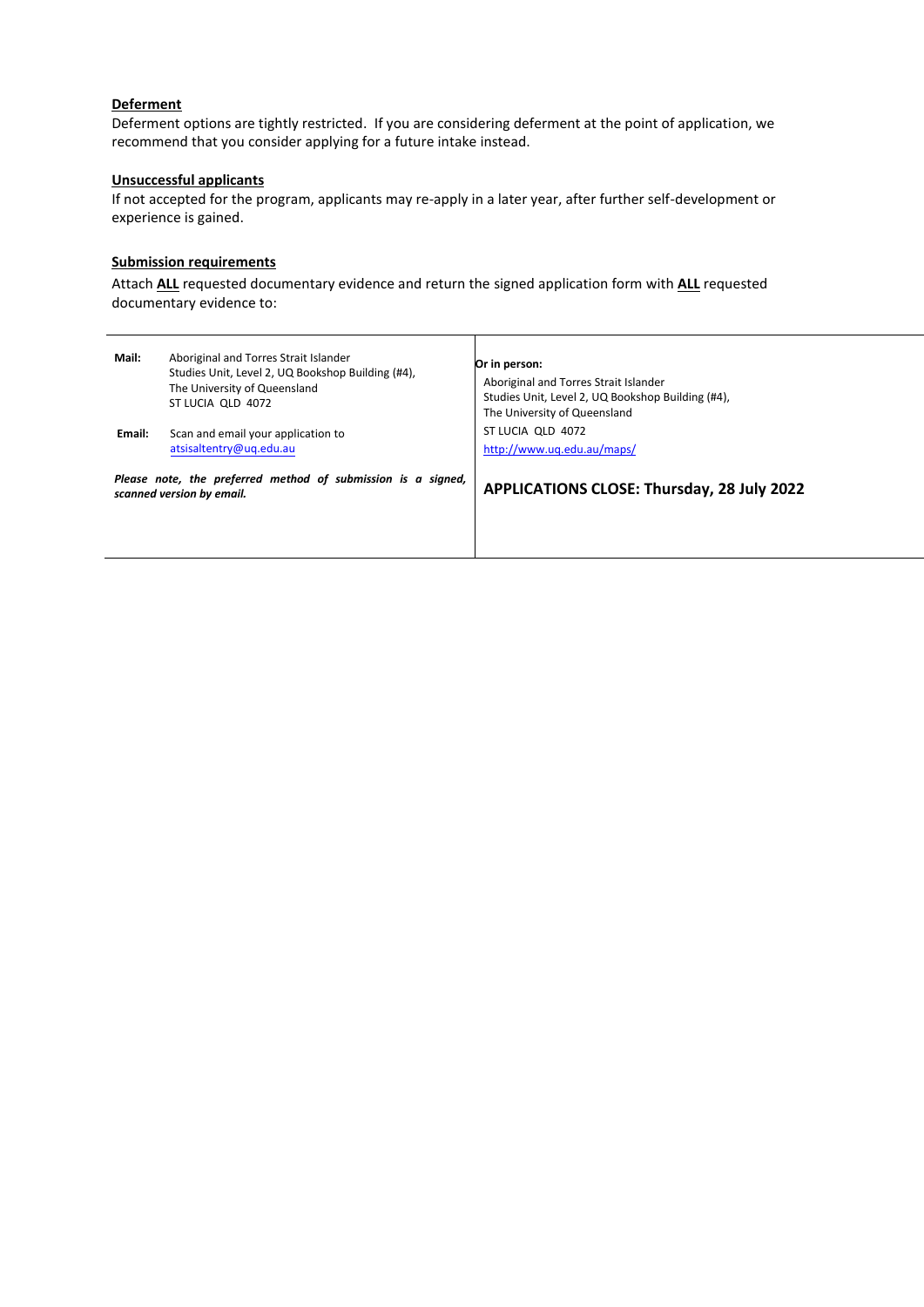# **Aboriginal and Torres Strait Islander Admission Pathways Program 2022 Doctor of Medicine (MD) – Graduate Entry Program**

|     | <b>Section A - Your details</b>                                                                              |                                                                                                                |           |  |  |  |  |  |
|-----|--------------------------------------------------------------------------------------------------------------|----------------------------------------------------------------------------------------------------------------|-----------|--|--|--|--|--|
| 1.  |                                                                                                              | Do you identify as an Aboriginal and/or Torres Strait Islander person? (if you tick 'Yes', you are required to |           |  |  |  |  |  |
|     |                                                                                                              | provide documentary evidence of your Aboriginal and/or Torres Strait Islander status)                          |           |  |  |  |  |  |
|     | $\Box$ No<br>$\Box$ Yes                                                                                      |                                                                                                                |           |  |  |  |  |  |
|     |                                                                                                              | If 'No', please do not proceed any further. This form doesn't apply to your situation. Please contact UQ       |           |  |  |  |  |  |
|     |                                                                                                              | Admissions through admissions@uq.edu.au for information regarding your application options.                    |           |  |  |  |  |  |
|     |                                                                                                              |                                                                                                                |           |  |  |  |  |  |
| 2.  | <b>First Name:</b>                                                                                           | <b>Family Name:</b>                                                                                            |           |  |  |  |  |  |
|     |                                                                                                              | DOB:                                                                                                           |           |  |  |  |  |  |
| З.  | <b>Home Address:</b>                                                                                         |                                                                                                                |           |  |  |  |  |  |
|     | Number & street:                                                                                             |                                                                                                                |           |  |  |  |  |  |
|     | Suburb                                                                                                       | State:                                                                                                         | Postcode: |  |  |  |  |  |
| 4.  | Mailing Address (if different to home address):                                                              |                                                                                                                |           |  |  |  |  |  |
|     | Number & street:                                                                                             |                                                                                                                |           |  |  |  |  |  |
|     | Suburb:                                                                                                      | State:                                                                                                         | Postcode: |  |  |  |  |  |
| 5.  | Home phone:                                                                                                  | <b>Mobile:</b>                                                                                                 |           |  |  |  |  |  |
|     | <b>Email address:</b>                                                                                        |                                                                                                                |           |  |  |  |  |  |
| 6.  | Have you completed the GAMSAT exam in the last 2 years?                                                      |                                                                                                                |           |  |  |  |  |  |
|     |                                                                                                              |                                                                                                                |           |  |  |  |  |  |
|     | $\Box$ Yes<br>$\Box$ No<br>If 'yes', please attach your GAMSAT results                                       |                                                                                                                |           |  |  |  |  |  |
|     |                                                                                                              |                                                                                                                |           |  |  |  |  |  |
| 7.  | Have you ever lived in a rural locality for 5 or more continuous years (or 10 years cumulatively)?           |                                                                                                                |           |  |  |  |  |  |
|     | $\Box$ No<br>$\square$ Yes                                                                                   |                                                                                                                |           |  |  |  |  |  |
|     | If 'yes', please provide details of the rural addresses that you lived for 5 or more continuous years (or 10 |                                                                                                                |           |  |  |  |  |  |
|     | years cumulatively).                                                                                         |                                                                                                                |           |  |  |  |  |  |
| 8.  | Have you submitted an application through GEMSAS for 2022?                                                   |                                                                                                                |           |  |  |  |  |  |
|     | $\square$ No<br>$\square$ Yes                                                                                |                                                                                                                |           |  |  |  |  |  |
|     | If 'yes', please provide your GEMSAS application number:                                                     |                                                                                                                |           |  |  |  |  |  |
| 9.  | Have you completed a bachelor level degree from an accredited institution?                                   |                                                                                                                |           |  |  |  |  |  |
|     | $\square$ Yes<br>$\Box$ No                                                                                   | $\Box$ Currently enrolled in final year                                                                        |           |  |  |  |  |  |
| 10. | Have you previously been enrolled in a UQ program?                                                           |                                                                                                                |           |  |  |  |  |  |
|     | $\square$ No<br>$\square$ Yes                                                                                |                                                                                                                |           |  |  |  |  |  |